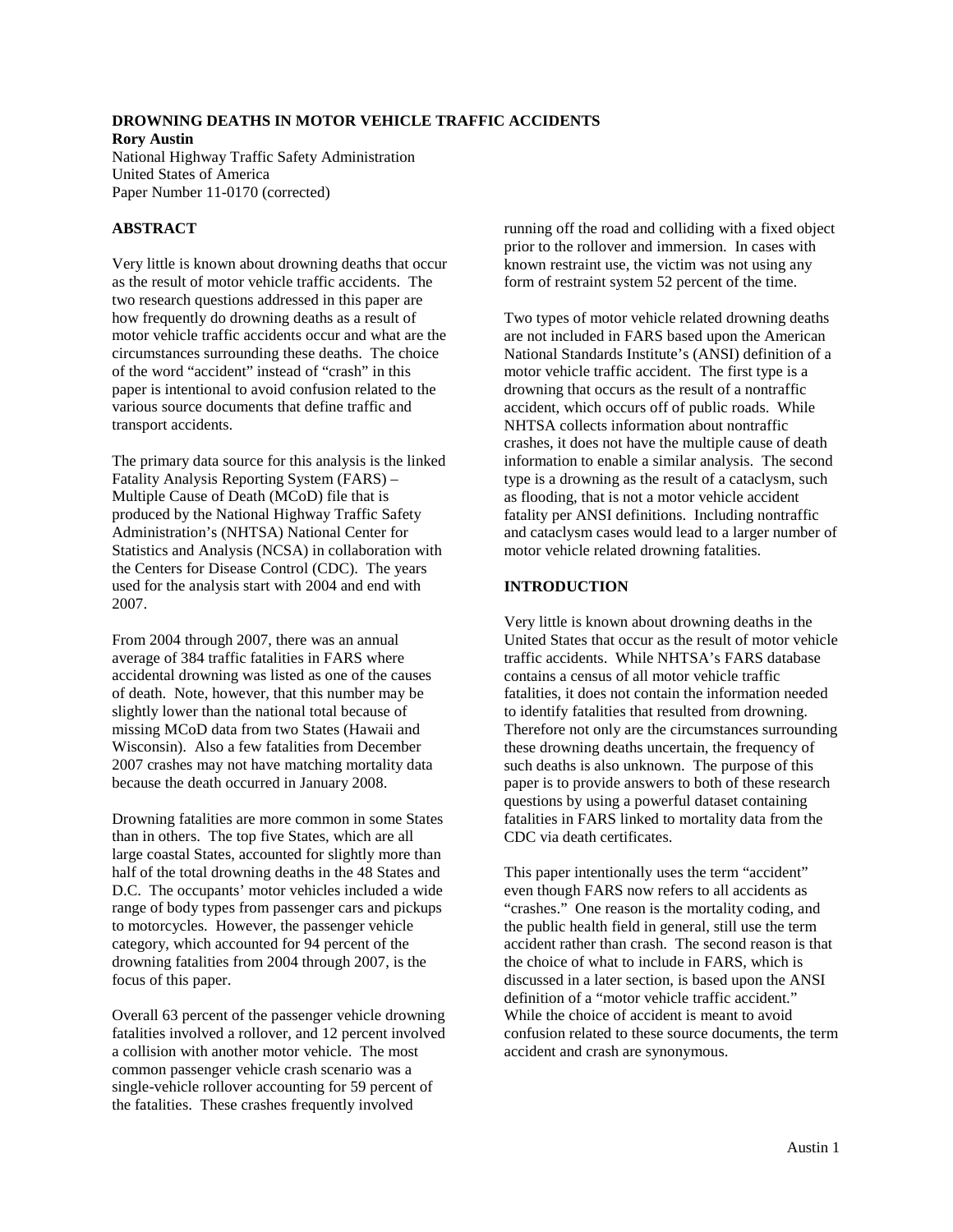# **DATA AND METHODOLOGY**

This paper uses underlying cause of mortality data from the CDC's National Center for Health Statistics (NCHS) that have been linked to the NHTSA's FARS database. The NCHS MCoD data set includes data on all recorded deaths that occur in the United States. Each record includes information from the decedent's death certificate about the underlying cause of death and multiple conditions that contributed to the death. The underlying cause of death may be internal morbid bodily conditions (natural causes) or external conditions such as injury, poisoning, and other adverse effects coded using the World Health Organization's (WHO) International Classification of Diseases, Tenth Revision (ICD-10).

Two sets of codes on conditions considered contributing causes of death are included for each data record in the MCoD files. The original death certificate coding is preserved in one set of codes. A second set of codes, known as record-axis codes, have been edited by NCHS to eliminate contradictions and to define the condition most precisely within the limitations of ICD-10 coding and the available medical information on the death certificate. This paper uses the record-axis coding as well as the ICD-10 underlying cause of death to identify drowning fatalities that resulted from a motor vehicle traffic accident.

Per ICD-10 coding instructions, a drowning death in a motor vehicle traffic accident would have an external cause or mechanism of "transport accident" rather than "accidental drowning and submersion." Drowning would be noted as a consequence of the external cause in one of the record-axes. Thus the external cause and the consequence code used together indicate drowning as the result or consequence of a transport accident. For example, the underlying cause of death may be "car occupant injured in noncollision traffic accident" (V48) or "unspecified motor vehicle traffic accident" (V892). The listed consequence of the accident would be "drowning as the effect of other external causes" (T751) in one of the 15 record-axes.

In some cases, drowning is the only recorded consequence of the motor vehicle traffic accident. In other cases, injuries from the crash are also listed as conditions contributing to the death. For example, a case may list drowning as well as other injuries. Common examples of the other injuries include "unspecified injury of head" (S099), "injury of unspecified body region" (T149), and "unspecified

multiple injuries" (T07). This paper counts both situations as motor vehicle traffic drowning deaths.

Finally, in some cases it is not possible to determine whether drowning was involved. These cases include recorded deaths with an external cause but without any listed consequences, such as a motor vehicle traffic accident without any coded injuries, and FARS fatalities that could not be matched to a record in the MCoD file.

The years selected for this paper include linked FARS and MCoD data from 2004 through 2007. The beginning year of 2004 corresponds to the first year that FARS recorded the sequence of crash events for each vehicle that is used later in this paper. The end year of 2007 corresponds to the most currently available linked MCoD file. The analysis focuses only on occupants of motor vehicles and thus excludes nonoccupants such as pedestrians or bicyclists.

## **RESULTS**

#### **Drowning deaths based upon ICD-10 codes**

Table 1 contains the annual average deaths in the linked FARS-MCoD 2004 through 2007 files by external cause and whether drowning was recorded as a contributing condition. The results indicate an annual average of 384 motor vehicle occupant traffic fatalities involved drowning, which is the sum of the three lines in Table 1 indicating a drowning. This average is 1 percent of all motor vehicle occupant fatalities where it was known whether drowning was involved, which is calculated by dividing the 384 cases of drowning by the sum of all cases with drowning involvement known as either yes or no (35,242).

Most of the fatalities indicate the expected coding of a transport accident with drowning as one of the consequences. The cases with drowning as the external cause also had an external cause of transport accident listed in the conditions contributing to the death. The cases without an external cause indicate that the underlying cause of death was an internal morbid bodily condition such as a disease of the nervous or circulatory system. However, since the drowning was listed as a contributing condition, this situation is included here for completeness.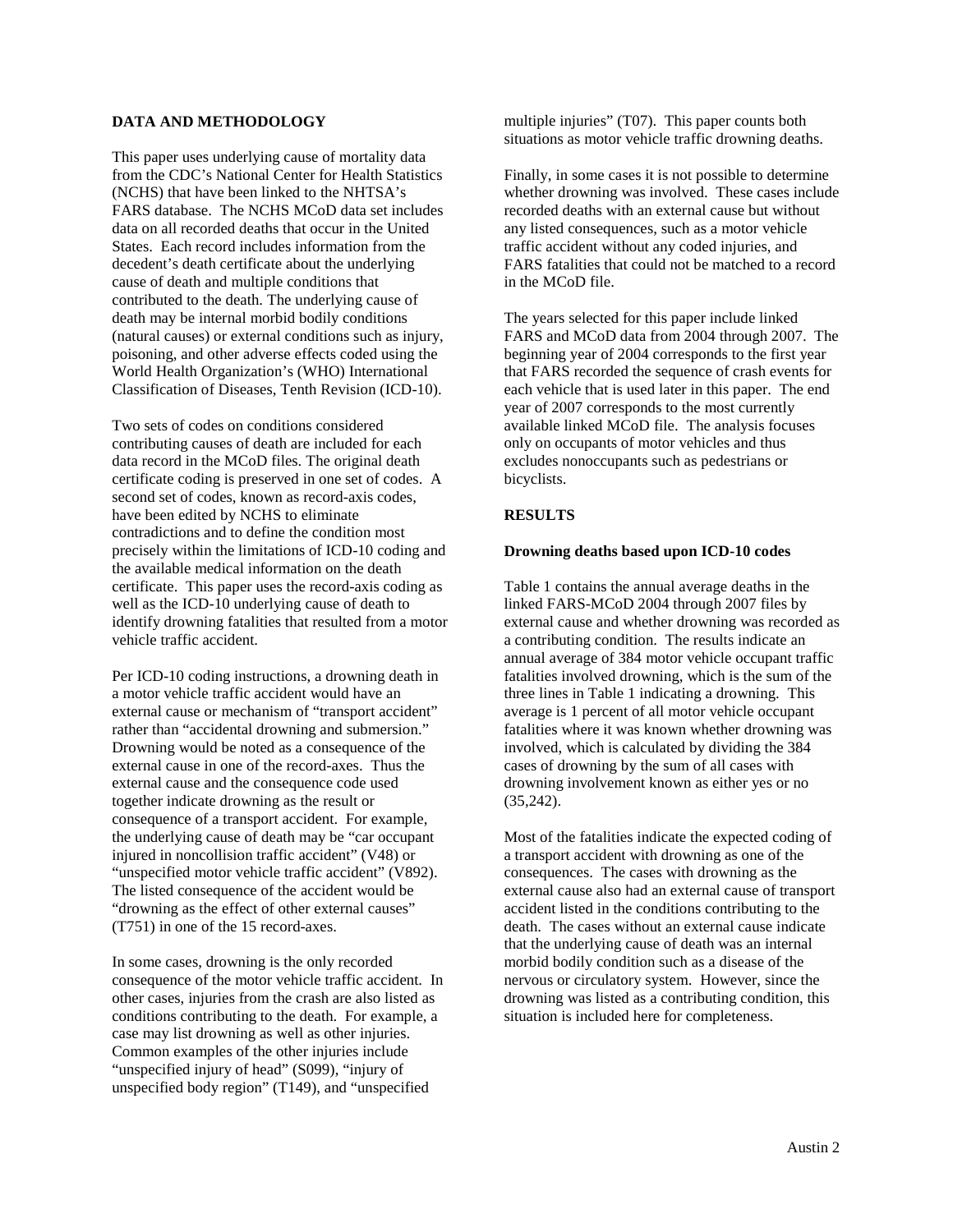### **Table 1. Motor vehicle traffic fatalities by external cause and resulting injuries**

| <b>External</b>  | Drowning?      | Annual   |
|------------------|----------------|----------|
| Cause            |                | Average  |
| <b>Transport</b> | Yes            | 381      |
| Transport        | No             | 34,585   |
| Transport        | Unknown        | 106      |
| Drowning         | Yes            | $\leq$ 1 |
| Other            | No             | 23       |
| None             | Yes            | 2        |
| None             | N <sub>0</sub> | 251      |
| None             | Unknown        | 71       |
| Unknown          | Unknown        | 1,527    |
| <b>TOTAL</b>     |                | 36,946   |

*Note: Drowning fatalities shaded in table.*

Table 1 also shows that for about 5 percent of the fatalities it is not possible to determine whether the person drowned. In some cases the mortality data does not contain any injuries related to an external cause. More frequently, however, there is no mortality data linked to the FARS fatality. The linked FARS-MCoD file does not contain any mortality data from Hawaii or Wisconsin, and it lacks mortality data from New Jersey for 2007. It is also the case that some fatalities associated with crashes in December 2007 may not have mortality data because the death occurred in January 2008. The percent of FARS occupant fatalities for which drowning could not be determined ranged from 3 percent in 2006 to 8 percent in 2004. Therefore, all of the counts in this report represent most of the deaths from 48 States and the District of Columbia. National totals, however, would likely be larger by about 5 percent.

#### **Comparing drowning deaths to FARS immersions**

FARS does not have a code to indicate drowning, which is why drowning deaths were identified using the linked FARS-MCoD file. However, since 2004 FARS has included a set of variables that capture the events in the crash related to each vehicle. The FARS analysts are instructed to include both collision and non-collision events regardless of injury or property damage for each vehicle in the order that the events occurred. One of the possible events is "immersion," meaning immersed in a body of water.

The maximum number of events that can be listed for each vehicle is six. If immersion is one of the six listed events, then the vehicle is categorized as an "immersion" for this paper. If there are five or less

events and immersion is not one of the events, then the vehicle is not an immersion case. Finally, if there are six events and immersion is not one of them, then immersion status is unknown because it could have occurred as a seventh or later event. This special case, which affects less than 100 fatalities per year, is treated as unknown even though it is possible that there were exactly six events and none of them were drowning.

Note also that immersion is a vehicle-level variable meant to provide information about the vehicle. It does not directly tell us about drowning deaths because some or all of the occupants of the immersed vehicle may have survived and fatally injured occupants could have died of crash injuries rather than drowning. However, there is interest in knowing whether fatally injured occupants in immersed vehicles are all or mostly drowning deaths. If there is close correspondence between fatally injured occupants of immersed vehicles and drowning deaths, then immersion could be considered a proxy for drowning deaths.

Table 2 shows the correspondence between whether immersion was included in the sequence of vehicle events and whether a drowning death occurred within the vehicle. The 384 drowning fatalities from Table 1 occurred in 339 vehicles. Overall Table 2 demonstrates that immersion is not a good predictor of whether the occupant fatalities involved drowning. Of the 332 vehicles with an immersion status of "yes" or "no" and a drowning death in the vehicle, immersion was included in the sequence of events only 61 percent (203/332) of the time. Among the 384 vehicles where immersion was recorded in the sequence of events including both vehicles with and without a drowning death, only 53 percent (203/384) had a known drowning fatality.

# **Table 2. Immersed vehicles by whether an occupant of the vehicle drowned**

| <b>Immersion</b><br>in<br><b>Sequence</b><br>of Events? | Annual<br>Average<br>with<br><b>Drowning</b><br><b>Death</b> | Annual<br>Average<br>without<br><b>Drowning</b><br><b>Death</b> | <b>TOTAL</b> |
|---------------------------------------------------------|--------------------------------------------------------------|-----------------------------------------------------------------|--------------|
| Yes                                                     | 203                                                          | 181                                                             | 384          |
| N <sub>o</sub>                                          | 129                                                          | 31,555                                                          | 31,684       |
| Unknown                                                 |                                                              | 1,524                                                           | 1,531        |
| <b>TOTAL</b>                                            | 339                                                          | 33,260                                                          | 33,599       |

Immersed vehicles without a drowning death could be situations where the occupants died of injuries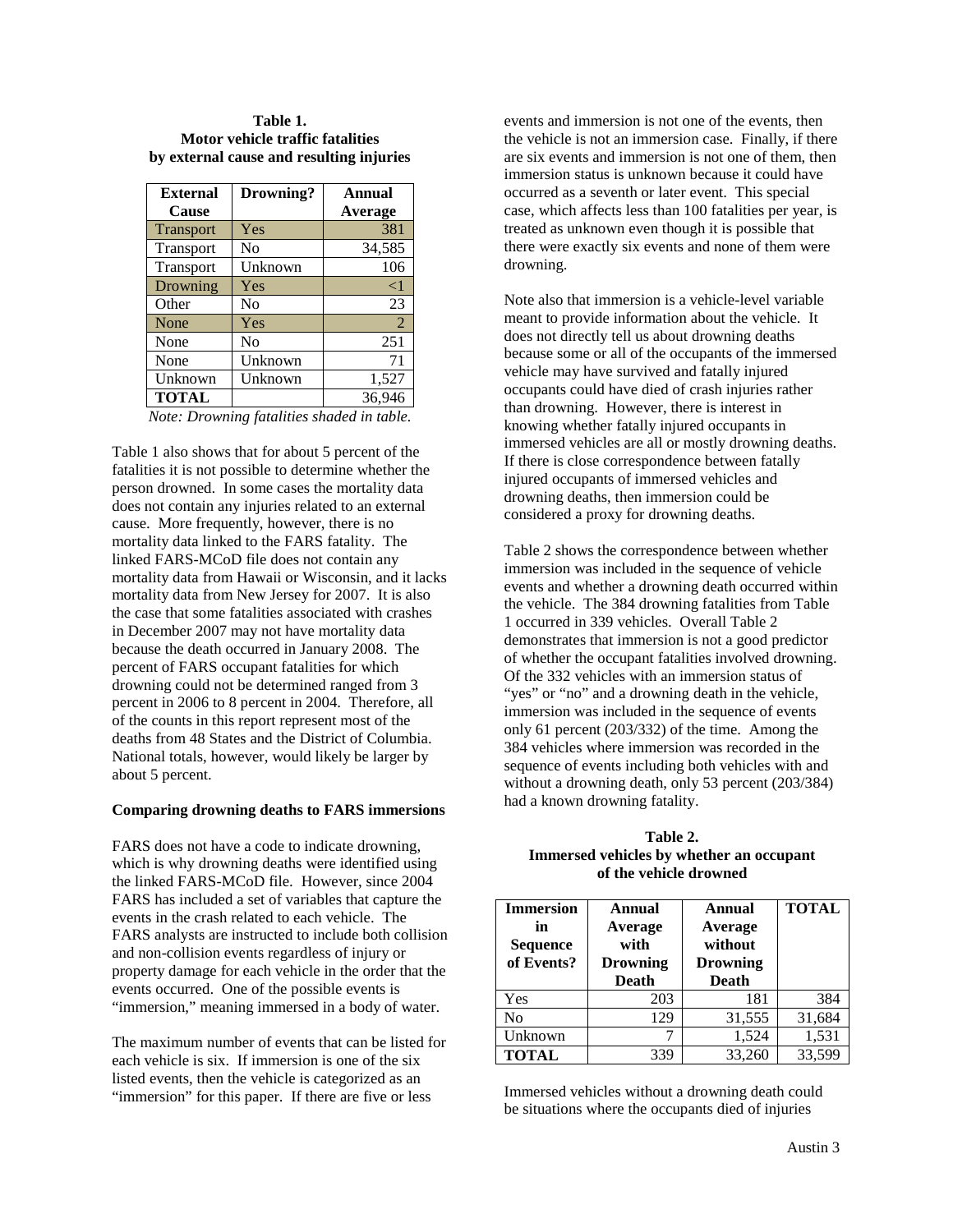other than drowning. Drowning deaths where the sequence of events did not include immersion are more difficult to explain. One possibility is that the police accident report did not indicate immersion, which is why the FARS analyst did not record immersion, but an exploration of source documents is needed to provide a more definitive explanation for the difference.

### **Drowning fatalities by crash and vehicle characteristics**

As expected, drowning fatalities are more common in some States than in others. In fact, the top five States accounted for slightly more than half of the total drowning deaths in 48 States and D.C. Table 3 contains the five States with the most recorded motor vehicle traffic deaths involving drowning.

### **Table 3. States with the largest number of motor vehicle occupant traffic drowning fatalities**

| <b>State</b>   | <b>Fatalities</b> |
|----------------|-------------------|
| Florida        | 57                |
| California     | 49                |
| Texas          | 31                |
| Louisiana      | 19                |
| North Carolina | 15                |

*Note: No data for Hawaii and Wisconsin.*

Generally Table 3 contains large coastal States. Given that these States are large and have many traffic accidents, another way to rank the States is by the percent of the traffic fatalities in the State that involve drowning. The results for the top five States by percent of fatalities involving drowning are included in Table 4.

## **Table 4. States with the highest percent of motor vehicle occupant traffic fatalities involving drowning**

| <b>State</b> | <b>Percent of Fatalities</b> |  |
|--------------|------------------------------|--|
|              | <b>Involving Drowning</b>    |  |
| Idaho        | 3.5%                         |  |
| Vermont      | 2.9%                         |  |
| Alaska       | 2.8%                         |  |
| Louisiana    | 2.2%                         |  |
| Florida      | $2.1\%$                      |  |

*Note: No data for Hawaii and Wisconsin. Percent is based on fatalities with mortality data.*

By the measure used in Table 4, Florida and Louisiana remain in the top five, but three different States also join the list. The top three States all have a relatively small number of total traffic fatalities, and their inclusion at the top of the list could be due to the percent being more sensitive to random variation in the number of drowning fatalities.

Table 5 indicates that the body types of the occupants' motor vehicles included a wide range of vehicles from passenger cars and pickups to motorcycles. However, the passenger vehicle category, which includes cars, utility vehicles, and most vans and pickups, accounted for 94 percent of the drowning fatalities and 94 percent of the vehicles involved in drowning. Given that drowning fatalities in non-passenger vehicles were relatively rare compared to passenger vehicles and because the crash dynamics and injury mechanisms are likely to be very different for non-passenger vehicles, the remainder of this paper focuses on the annual average of 361 drowning fatalities in passenger vehicle traffic crashes.

**Table 5. Motor vehicles where an occupant of the vehicle drowned**

| <b>Vehicle Type</b> | Annual<br>Average<br><b>Vehicles</b> | <b>Annual Average</b><br><b>Drowning</b><br><b>Fatalities</b> |
|---------------------|--------------------------------------|---------------------------------------------------------------|
| Passenger Vehicles  |                                      |                                                               |
| Passenger car       | 181                                  | 206                                                           |
| Utility vehicle     | 51                                   | 65                                                            |
| Van                 | 13                                   | 15                                                            |
| Pickup truck        | 72                                   | 75                                                            |
| Other Vehicles      |                                      |                                                               |
| <b>Bus</b>          |                                      |                                                               |
| Large truck         |                                      | 7                                                             |
| Motorcycle          | 9                                    | 9                                                             |
| Other (ATV, etc.)   | 4                                    | 4                                                             |
| Unknown             | $\mathfrak{D}$                       | 2                                                             |
| <b>TOTAL</b>        | 339                                  | 384                                                           |

Table 6 contains the passenger vehicle drowning fatalities categorized in terms of the number of vehicles involved in the crash and rollover occurrence. Table 7 contains information about the first harmful event for the single-vehicle crashes. Overall, 71 percent of the fatalities involved either a rollover or a collision with another motor vehicle: 59 percent in single-vehicle rollovers, 8 percent in a collision with another motor vehicle without a rollover, and another 4 percent in a collision with another motor vehicle and a rollover.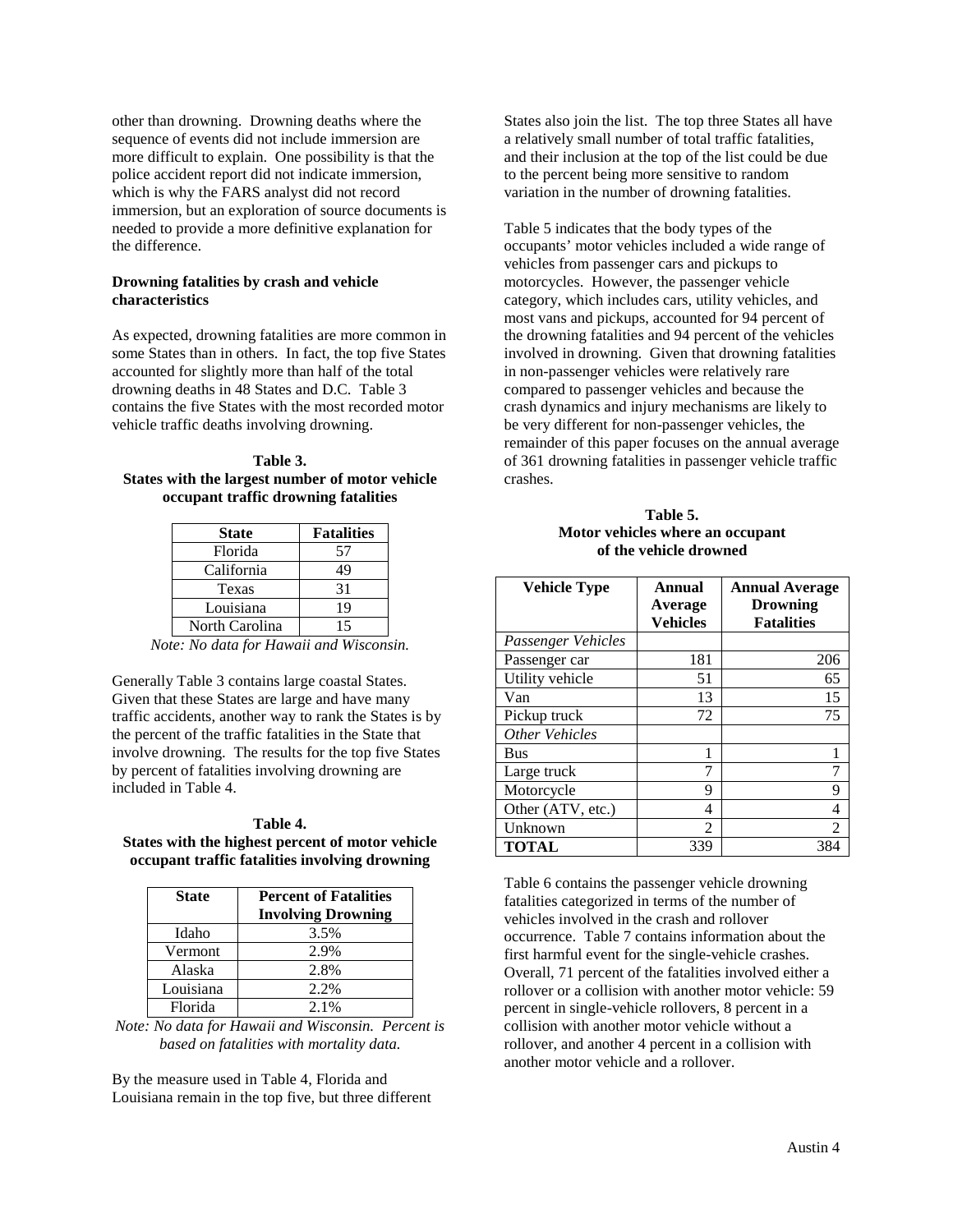### **Table 6. Passenger vehicle drowning fatalities by number of vehicles in crash and rollover**

| <b>Number</b><br>оf<br><b>Vehicles</b> | Rollover?      | Annual<br>Average<br><b>Drowning</b><br><b>Fatalities</b> | <b>Percent of</b><br><b>Total</b> |
|----------------------------------------|----------------|-----------------------------------------------------------|-----------------------------------|
|                                        | No             | 106                                                       | 29%                               |
|                                        | Yes            | 214                                                       | 59%                               |
| >1                                     | N <sub>0</sub> | 29                                                        | 8%                                |
| >1                                     | Yes            | 12                                                        | 4%                                |
| <b>TOTAL</b>                           |                | 361                                                       | 100%                              |

## **Table 7. Passenger vehicle drowning fatalities in single vehicle crashes by rollover and first harmful event**

| <b>Rollover?</b> | <b>First</b>   | Annual            | Percent of      |
|------------------|----------------|-------------------|-----------------|
|                  | <b>Harmful</b> | Average           | <b>Subtotal</b> |
|                  | Event          | <b>Drowning</b>   |                 |
|                  |                | <b>Fatalities</b> |                 |
| Yes              | Rollover       | 73                | 34%             |
| Yes              | Fixed          |                   |                 |
|                  | Object         | 132               | 62%             |
| Yes              | Other          | 9                 | 4%              |
| <b>Subtotal</b>  |                | 214               | 100%            |
|                  |                |                   |                 |
| No               | Immersion      | 26                | 24%             |
| N <sub>0</sub>   | Fixed          |                   |                 |
|                  | Object         | 73                | 69%             |
| No               | Other          |                   | 7%              |
| <b>Subtotal</b>  |                | 106               | 100%            |

Single-vehicle rollovers that result in drowning deaths began the crash sequence by running off the road or crossing the median or centerline 90 percent of the time. As indicated in Table 7, the first harmful event was a collision with a fixed object for 62 percent of the fatalities, most commonly a bridge rail, a guard rail, or a tree. In another 34 percent of the fatalities, the rollover was recorded as the first harmful event. Immersion was recorded as the most harmful event for 47 percent of the fatalities, and the rollover was recorded as the most harmful event in another 43 percent. Most of the remaining fatalities recorded a fixed object collision, most commonly a tree or bridge rail, as the most harmful event.

The second most common scenario in Table 6, accounting for 29 percent of the fatalities, was a single-vehicle crash without a rollover. Similar to the single-vehicle rollover, the first event in most of these fatalities (76%) was running off the road or

crossing the median or center line. As indicated in Table 7, the first harmful event was a fixed object collision in 69 percent of the fatalities, most commonly with a tree, a guard rail or a curb. Immersion was recorded as the first harmful event in only 24 percent of the fatalities. The most harmful event was recorded as immersion in 69 percent of the fatalities, and the remaining fatalities were mostly in fixed object collisions, with trees alone accounting for 9 percent of the deaths.

The remaining 12 percent of the drowning fatalities occurred in more complicated situations involving more than one more vehicle. The first event in 67 percent of these fatalities was a collision with a vehicle in transport and another 25 percent involving crossing the median or centerline. In 90 percent of the fatalities, the collision with another motor vehicle in transport was the first harmful event, and the collision was the most harmful event in 69 percent of the deaths. The remaining most harmful events associated with the fatality were mostly immersion (19%) and rollover (7%).

While the previous tables addressed the circumstances surrounding drowning fatalities, they did not provide any information about the other occupants. Situations where the vehicle contained one occupant and the occupant drowned do not provide any information regarding other occupants. However, situations with more than one occupant provide variation for analysis because some occupants may have survived and some may have died of injuries other than drowning. Among vehicles with more than one occupant and at least one drowning death, about half (58%) of the vehicles had exactly two occupants. The maximum number of occupants in any one vehicle was 17. Table 8 gives counts of the total number of occupants, the total number of fatalities, and the total number of drowning fatalities for all passenger vehicles with at least one drowning fatality and at least two occupants.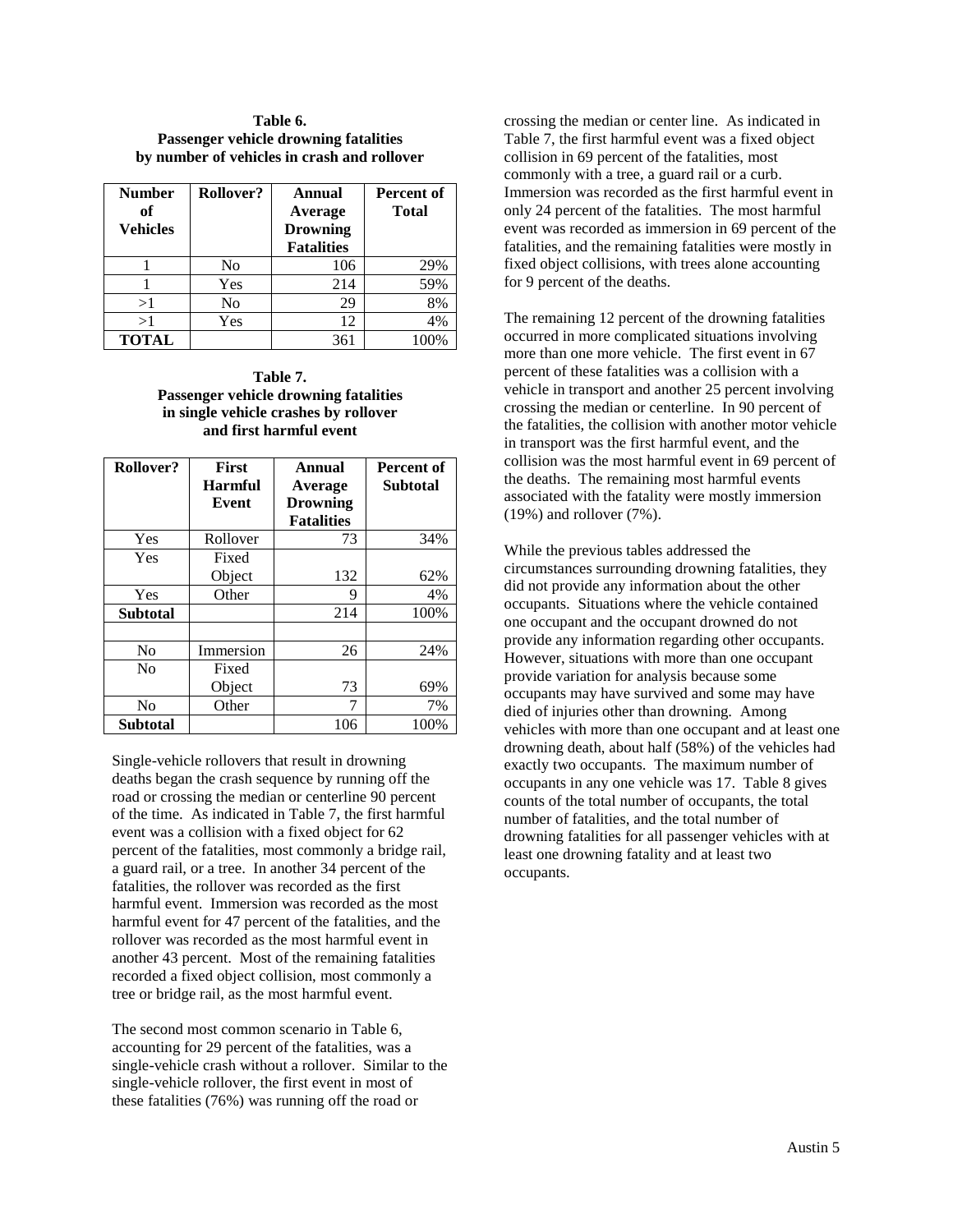# **Table 8. Fatality outcome for occupants of passenger vehicles with at least one drowning fatality and at least two occupants**

| <b>Number</b>         | Roll- | All            | All               | <b>Drowning</b>   |
|-----------------------|-------|----------------|-------------------|-------------------|
| оf<br><b>Vehicles</b> | over? | Occu-<br>pants | <b>Fatalities</b> | <b>Fatalities</b> |
|                       | No    | 149            | 101               | 44                |
|                       | Yes   | 376            | 221               | 101               |
| >1                    | No    | 68             | 49                | 15                |
| >1                    | Yes   | 26             | 16                |                   |
| <b>TOTAL</b>          |       | 619            | 387               |                   |

Overall 37 percent of the occupants in passenger vehicles with at least one drowning fatality and at least two occupants survived the crash, which is calculated as the number of surviving occupants (619 minus 387 or 232) divided by the total number of occupants (619). The percent of surviving occupants ranged from 28 percent in multi-vehicle non-rollover crashes to 41 percent for single-vehicle rollovers. Table 8 also indicates that more than half of the fatalities (57%) in these vehicles were not drowning fatalities, which is calculated as the number of nondrowning fatalities (387 minus 167 or 220) divided by the total number of fatalities (387). The percent of fatalities that were not drowning fatalities ranged from 54 percent in single-vehicle rollovers to 69 percent for multi-vehicle non-rollover crashes.

#### **Characteristics of drowning victims**

While the preceding results concentrated on the crash and vehicle characteristics, this last section describes the characteristics of the annual average of 361 passenger vehicle drowning victims. In describing these traits, percentages are presented among those with known values. The characteristics of victim age, gender, seating position and ejection status were known for 96 percent or more of the cases. Policereported restraint system use and alcohol involvement had smaller percentages of known values at 84 percent and 48 percent respectively.

Overall, 6 percent of the drowning victims were children 14 and younger, and 2.5 percent were children three and younger. Another 5 percent of the drowning victims were 75 years old or older. Males accounted for 65 percent of the victims. When seating position was known, 90 percent were in the front row. Among those with known ejection status, 14 percent were ejected: 10 percent totally and 4 percent partially ejected.

# **Table 9. Key Characteristics of Drowning Victims among Fatalities with Known Values**

| <b>Characteristic</b>   | <b>Statistic</b>        |
|-------------------------|-------------------------|
| Age                     | 6% Children 14 & under  |
| Age                     | 5% Adults 75 & over     |
| Gender                  | 65% Male                |
| <b>Seating Position</b> | 90% Front row           |
| <b>Ejection Status</b>  | 10% Totally ejected     |
| Police-reported         | 52% Not Using Any       |
| restraint use           | <b>Restraint System</b> |
| Police-reported         | 44% Police-Reported     |
| alcohol use             | Alcohol Use             |

Police-reported restraint system use was known for 84 percent of the drowning victims, and 52 percent of those with known restraint use were not using any restraint system. More than half the time, policereported alcohol involvement for the occupant was either unknown or not stated on the police report. However, for the cases with known values, the police reported that alcohol was involved in 44 percent of the fatalities. Note that police-reported alcohol use only indicates the police officer's judgment as to whether alcohol was involved in the accident, and it is not based upon an alcohol test. It is only meant to provide an indication of the involvement of alcohol, and a more accurate estimate of alcohol involvement could be produced using model-based multiple imputation.

# **LIMITATIONS**

As discussed previously, the linked FARS-MCoD file does not contain mortality data from two States (Hawaii and Wisconsin) and is missing one year of data from New Jersey. This missing mortality data means that the results represent 48 States and the District of Columbia rather than the entire United States. Also there is a small proportion of fatalities in each State (usually less than 5 percent) that do not link to the mortality data and thus drowning status is unknown.

In addition to missing data, there are two types of motor-vehicle related drowning deaths that are not considered in this paper. FARS contains only motor vehicle traffic accident fatalities as defined by the American National Standards Institute's "Manual on Classification of Motor Vehicle Traffic Accidents, Seventh Edition" (ANSI D16.1-2007). The two situations under which motor vehicle occupant drowning deaths may occur that would not be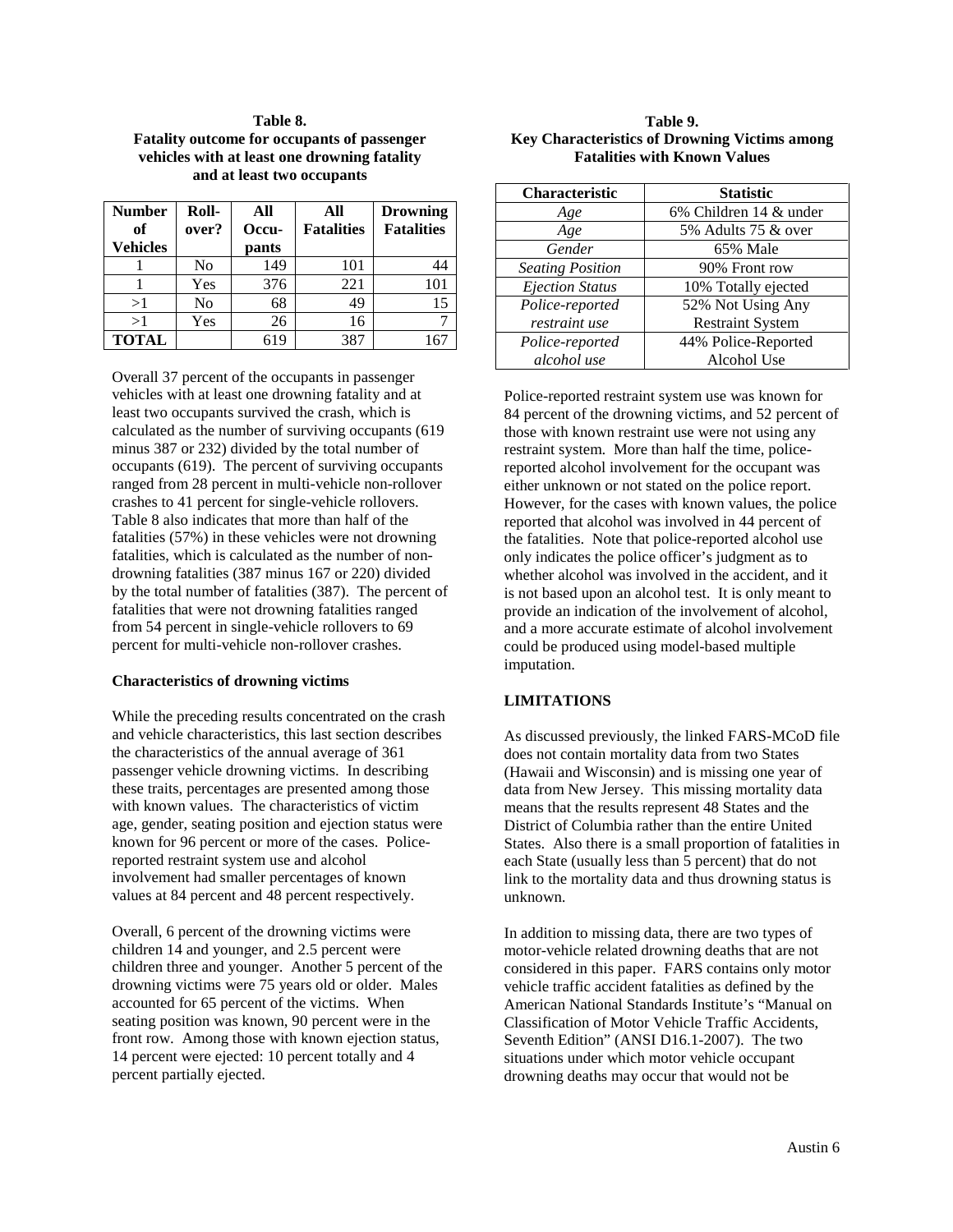included in FARS are nontraffic accidents and cataclysms.

Nontraffic accidents occur off of public roads in locations such as private roads, driveways, parking lots and undeveloped areas. One example of a nontraffic fatality involving drowning could occur at a private boat ramp where the vehicle accidently backs into the water and the occupant drowns. NHTSA recently started tracking nontraffic fatalities as part of its Not-in-Traffic Surveillance (NiTS). The NiTS 2007 system provided information about an estimated 545 occupant fatalities that occurred in nontraffic crashes such as single-vehicle crashes on private roads and two-vehicle crashes in parking facilities. Unfortunately, the system does not have any linked mortality data, which prevents a similar analysis to the one for traffic fatalities using FARS. Furthermore, while the file contains a most harmful event of immersion, the results previously presented in this paper indicate that this variable does not provide a good proxy for counting drowning deaths.

The second type not included in FARS is a drowning as the result of a cataclysm, such as flooding, that is not a motor vehicle accident fatality per ANSI definitions. For example, a motor vehicle swept away while a bridge it was crossing is washed out during a hurricane or flood would not qualify for FARS because the accident directly resulted from a cataclysm. Therefore cases of people who drowned in their vehicles during a flood or a hurricane would not be included in the statistics in this paper. However, accidents related to a cataclysm, but occurring after the cataclysm has ended, can be traffic accidents and could qualify for FARS. For example, a motor vehicle driven into water after a hurricane or flood because a bridge was washed out occur after the cataclysm has ended, and associated occupant drowning fatalities could qualify for FARS.

#### **CONCLUSIONS**

In spite of the limitations presented above, this paper provides answers to the two original research questions regarding how many drowning fatalities occur in motor vehicle traffic accidents and under what circumstances. Overall, drowning is associated with an annual average of 384 occupant fatalities in motor vehicle traffic accidents from 2004 through 2007 or about 1 percent of all occupant traffic fatalities during this period.

Focusing on the 361 passenger vehicle occupant drowning fatalities indicated that the most common crash scenario was a single-vehicle rollover. In fact,

most (63%) drowning fatalities occurred in a vehicle that overturned when counting both single and multivehicle crashes. This statistic is important because rollovers are more dangerous crash scenarios than non-rollovers regardless of immersion status. Based upon passenger vehicle fatalities in the 2009 FARS and estimated passenger vehicle occupants from the National Automotive Sampling System-General Estimates System (NASS-GES), the estimated odds ratio of a fatality in a rollover versus a non-rollover is 29. Also, many drowning fatalities involved fixed object collisions or even collisions with another motor vehicle before entering the water. Therefore, most vehicles experienced some form of damage, and the occupants may have suffered injuries, before the immersion. Even when the drowning death involved a single vehicle that did not overturn, most fatalities (76%) occurred in vehicles that experienced a harmful event prior to immersion.

Overall, the victim was not using any form of restraint system 52 percent of the time. This statistic is important because restraint use is highly effective in preventing fatalities. In 2009, the use of seat belts in passenger vehicles saved an estimated 12,713 lives. Seat belts have saved over 72,000 lives during the 5-year period from 2005 through 2009. Given the effectiveness of seat belts in preventing fatalities in passenger vehicle crashes, the lack of restraint use greatly increases the odds of a fatality in a crash compared to using a seat belt. It is also likely that an unrestrained occupant in a rollover or collision with another motor vehicle would suffer injuries before the immersion.

While the paper provides information to address the original research questions, it leads to an additional query. It is not clear why many of the drowning deaths identified in the mortality data did not have immersion in the FARS sequence of events. Answering this question would require a special study of the FARS source documents to better understand how immersion is captured (or not captured) on police accident reports, and NCSA is currently exploring the feasibility of obtaining the police reports through FARS. The answer to this question, as well as drowning deaths in general, are important and deserving of further study.

#### **REFERENCES**

National Center for Health Statistics. 2009. *External Cause-of-Injury (E-code) Matrices, ICD-10, SAS Input Statements*. Available at [http://www.cdc.gov/nchs/injury/injury\\_tools.htm.](http://www.cdc.gov/nchs/injury/injury_tools.htm)